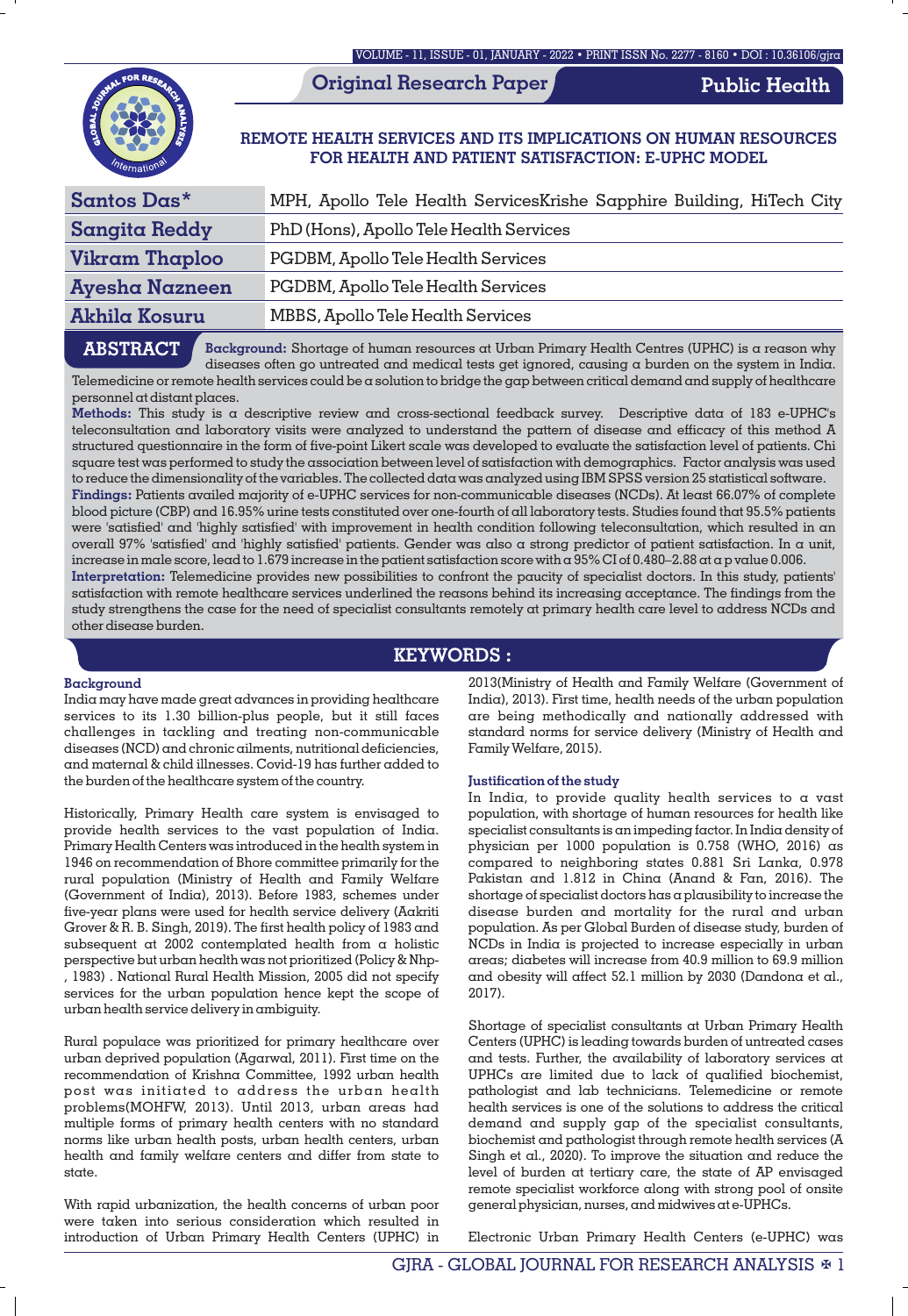initiated by Government of Andhra Pradesh and Apollo Tele Health Services to strengthen the primary health care service delivery for urban disadvantaged population. The idea was to standardize and digitalize the entire service flow of 183 e-UPHCs along with Specialist Teleconsultations and Laboratory Services. Each e-UPHC onsite team includes one MBBS Doctor, two ANM's, one Lab Technician, one Desktop Support Engineer and a General Assistant. Patient could avail Out-Patient services physically from general physician and specialist Teleconsultations from General Medicine, Orthopedics, Endocrinologist and Cardiologist. A fully functional pharmacy (e-Aushudhi) is available at each e-UPHC.

The application of Telemedicine to monitor laboratories remotely introduced the concept of Tele-Diagnostic (Ganapathy et al., 2021). Laboratory services - hematology, biochemistry, pathology and microbiology/serology, is provided through lab technicians at each 183 e-UPHCs and experts like pathologist and biochemist at the hub remotely. Results are provided within four hours of tests. Laboratory Management Information System (LMIS) was applied for data tracking, downloading support and data exchange interface. Telemonitoring of all laboratory processes is ensured by the experts along with implementation of Internal Quality Control and External Quality Assessment System. The availability of laboratory results enables Telemedicine specialist consultants to diagnose and carry out evidencebased practice. Moreover, daily lab tests transactions of 183 e-UPHCs are overseen by a small team of experts consist of pathologist and biochemist.

In compared to service delivery, patient satisfaction is an important indicator for measuring patient centered delivery of quality and effective health care. Patient satisfaction also measures the success of doctors and health centers and leads to customer (patient) loyalty. In this study, the service delivery through technology/Telemedicine is a new concept for the population of Andhra Pradesh.

In this study, we aimed at investigating the implications of the e-UPHC model on HR by analysing the incidences of disease pattern and lab utilisation. Further, we also intended to explore the satisfaction level of patients with telemedicine services. With these results, future recommendations on remote health services could gain traction, thus strengthening the existing public health system.

### **METHODS**

## **Study Setting, Sample Size, and Sampling Procedures**

Descriptive data of 183 e-UPHC's Teleconsultation and laboratory visits were analysed for the period April 2018 to March 2019 to understand the disease pattern, teleconsultation, and laboratory utilisation.

A facility-based cross-sectional study design was applied to understand patient's satisfaction level on the services provided in the e-UPHC. Patients aged over 18 years who visited e-UPHC for telemedicine and telelaboratory services during the said period were considered as "source population". The total sample size of this study was determined using population proportion to size (PPS) formula by taking the assumptions that the patient satisfaction to be 50%, 95% CI and a 5% margin of error with a non-responsive rate of 20%. This resulted in  $\alpha$  total of 576 samples for the study. A total of 45 e-UPHCs were randomly selected using the probability proportional to size (PPS) sampling technique from a pool of 183 facilities operating e-UPHC services. Systematic random sampling technique was used to select participants at every e-UPHC for the study. List of patients from the Electronic Health Record were used as sampling frame for selection.

### **Method of the survey**

A structured questionnaire was developed, to assess the patient satisfaction at e-UPHC. During data collection, local language Telugu was used to ensure better understanding of patient feedback. The questionnaire was first developed in English, then translated to Telugu language by a professional translator for consistency. Trained coordinators were appointed for data collection and the principal investigator supervised the data collection process. Before the data collection, mock telephonic interviews were conducted, and a validation was done by three clinical experts.

### **Measurement**

A structured questionnaire with closed answers in the form of five-point Likert scale and two scale used for data collection and measurement. Responses to questions of three dimensions of satisfaction, namely 'Specialist Teleconsultation', 'Quality', and 'Laboratory and Pharmacy services', were standardized to a five point Likert type scale (total 15 questions) (Andemeskel et al., 2019).The response were in the range " $1 =$  High ly Dissatisfied", " $2 =$  Dissatisfied", " $3$  = Neutral", " $4$  = Satisfied" and " $5$  = Highly Satisfied". Two components from the 'service' dimension, for discussion "comfort" and "referral" were "Yes" and "No" (total 7 questions) (Asamrew et al., 2020). Patient consent was taken before collecting the data. Patient confidentiality was maintained throughout the study. Data collection was done after five days of the visit to the e-UPHC by the patient for Teleconsultation with Tele laboratory services.

All data were collected using a computer-assisted telephone communication system (3CX), a software which facilitates storage of documented and recorded information. The collected data was stored in a cloud server managed by Apollo Tele Health Services.

The questionnaire was approved by the Apollo Research Institute, Ethic committee, which provided permission to conduct the study letter no AHJ-022/07-19.

### **STATISTICAL ANALYSIS**

The collected data was entered and analysed using IBM SPSS version 25 statistical software. After data cleaning, descriptive statistics, including mean, SD, frequencies, and percentages, were used to describe the participants.

Chi Square Test was performed to study the association between level of satisfaction and factors such as district, gender and age groups. Factor analysis was used to reduce the dimensionality of the variables. Select critical variables with varimax rotation and loading greater than 0.40 were considered. Based on factor analysis, components were identified, and validation was calculated by Cronbach's alpha. To identify variables associated with the total score as dependent variables and age, gender and districts as independent variables using multiple regression analysis. Level of signicance was considered as 0.05 (Emami & Safipour, 2013).

### **RESULTS**

### **Descriptive Analysis**

A total of 11,22,725 unique patients received consultations at e-UPHCs; out of which 2,11,550 (18.8%) availed specialist Teleconsultations from April 2018 to March 2019. 12,685 (1.1%) unique patients took both specialist Teleconsultation and Tele laboratory services.

Total 62.63% women, 37.37% men and 0.01% transgender availed the services during the said period. Women utilized the services more compared to men. Since the services are available within the proximity of their community, it helped women to avail the services with minimal travel to reach e-UPHC.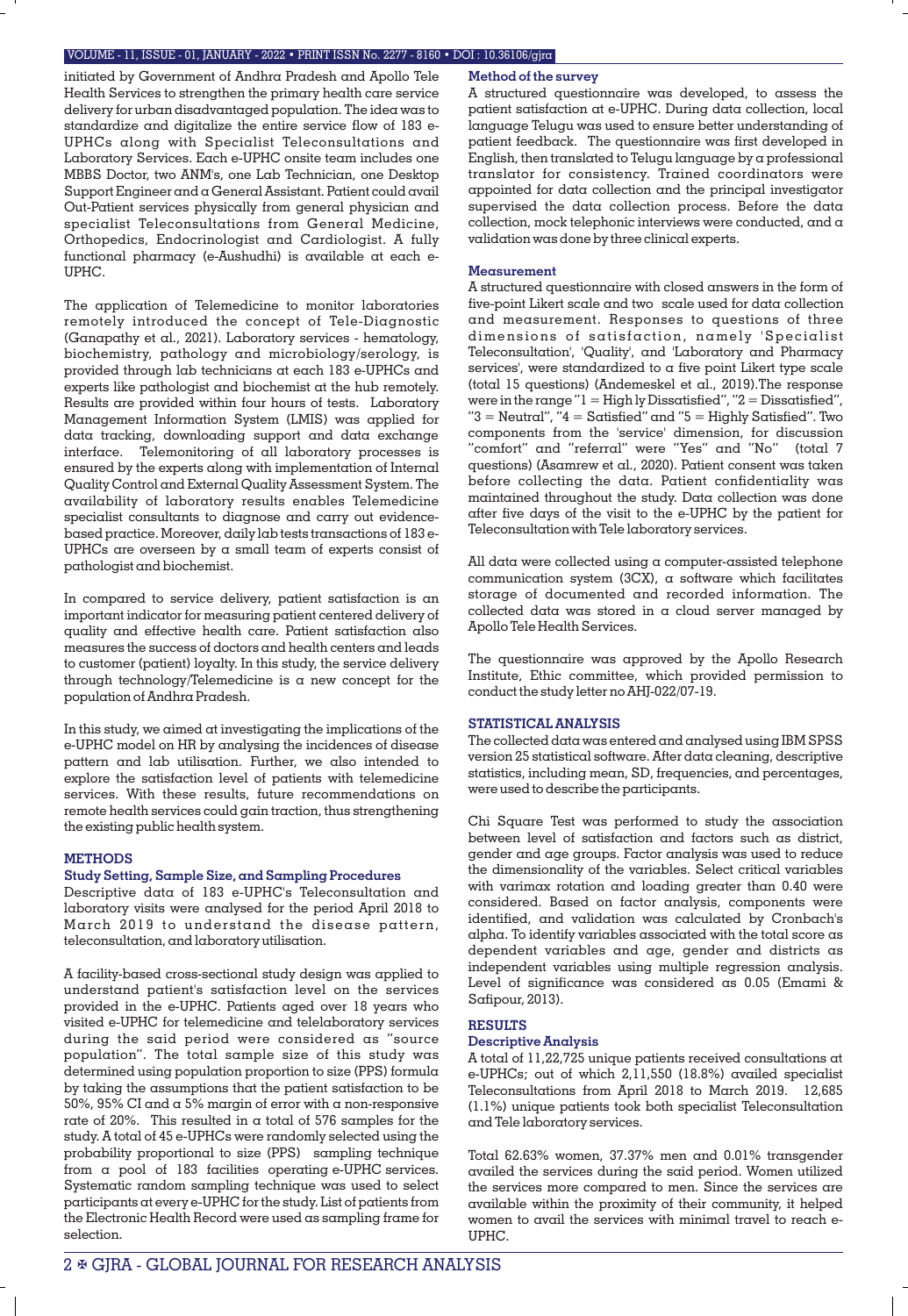51 to 60 years age group were the highest service user (21.2%) followed by 41 to 50 years (20.9%). The third highest service takers were 61 to 70 years age group (16.6%) followed by 71 years and above age group (6%). 22.6% geriatric population above 61 years of age benefitted from the e-UPHC services. The availability of the services within the reach of the community helped the geriatric population to visit e-UPHC.

As many as 48.9% cases were consulted with General Medicine, 26.2% with Orthopedics, 19.5% Endocrinologist and 5.4% with Cardiologist. 20.5% cases who took consultation with specialist doctors were also referred for laboratory tests as shown in Table 1.

### **Table 1. Specialist Teleconsultations and lab referrals from April 2019 to March 2019**

| Specialist       | Specialist        | Lab Referrals  |
|------------------|-------------------|----------------|
|                  | Teleconsultations | Numbers (%)    |
|                  | Numbers (%)       |                |
| General Medicine | 1,03,417 (48.9%)  | 34593 (16.3%)  |
| Orthopedics      | 55,458 (26.2%)    | 1909 (0.9%)    |
| Endocrinologist  | 41,171 (19.5%)    | 5651 (2.7%)    |
| Cardiologist     | 11,504 (5.4%)     | 1323 (0.6%)    |
| Total            | 2,11,550 (100%)   | 43,392 (20.5%) |

Majority of the services were taken for Diabetes (26.6%), Hypertension (11%), Osteoarthritis/Orthopedic-related conditions (16.1%), ARI (8%), skin conditions (3.2%) and URTI (2.6%). Majority of the services were for non-communicable diseases which includes 26.6% Diabetes, 16.1% Osteoarthritis/ Ortho, 11% Hypertension, 1.4% accidental injuries and 1% for anemia.

The highest number of services were taken for CBP (66.07%) and urine tests (16.95%), which constitute more than one fourth of all laboratory tests as shown in Table 2.

### **Table 2. Laboratory Tests at e-UPHC**

|                | Name of the Test                 | Numbers (%)       |
|----------------|----------------------------------|-------------------|
| 1              | CBP (Complete Blood Picture)     | 1,18,874 (66.07%) |
| 2              | <b>Urine Microscopy</b>          | 30,491 (16.95%)   |
| $\overline{3}$ | ESR (Erythrocyte Sedimentation   | 5,383 (2.99%)     |
|                | Rate)                            |                   |
| 4              | Serum Creatinine                 | 4,503 (2.50%)     |
| 5              | RBS (Random Blood Sugar)         | 4,425 (2.46%)     |
| 6              | Blood Urea                       | 1,665 (0.93%)     |
| 7              | FBS (Fasting Blood Sugar)        | 1,630 (0.91%)     |
| 8              | PPBS (Post Prandial Blood Sugar) | 1,551 (0.86%)     |
| 9              | Malaria Parasite (Slide Method)  | 1,394 (0.77%)     |
|                | 10 Dengue                        | 1,151 (0.64%)     |
|                | 11 Hemoglobin                    | 734 (0.41%)       |
|                | 12 SGOT                          | 638 (0.35%)       |
|                | $13$ SGPT                        | 638 (0.35%)       |
|                | 14 Serum Albumin                 | 628 (0.35%)       |
|                | 15 Total Protein                 | 619 (0.34%)       |
|                | 16 Serum Bilirubin Direct        | 614 (0.34%)       |
|                | 17 Total Cholesterol             | 582 (0.32%)       |
|                | 18 Stool Examination             | 575 (0.32%)       |
|                | 19 Serum Alkaline Phosphates     | 551 (0.31%)       |
|                | 20 Triglycerides                 | 537 (0.30%)       |
|                | 21 Serum VLDL                    | 483 (0.27%)       |
|                | 22 Serum HDL                     | 464 (0.26%)       |
|                | 23 Malaria Parasite (Rapid Test) | 442 (0.25%)       |
|                | 24 Serum Bilirubin Total         | 421 (0.23%)       |
|                | 25 Serum Bilirubin               | 347 (0.19%)       |
|                | 26 Sputum for AFB                | 194 (0.11%)       |
|                | 27 HIV (Human Immuno Virus)      | 173 (0.10%)       |
|                | $28$ HbsAg                       | 88 (0.05%)        |
|                | 29 Blood Group                   | 43 (0.02%)        |
|                | 30 Serum Amylase                 | 33 (0.02%)        |

| 31 Clotting Time (CT)     | 25 (0.01%)    |
|---------------------------|---------------|
| 32 Pregnancy Test (Urine) | $ 22(0.01\%)$ |

Altogether 1,07,836 cases were referred outside of e-UPHC for laboratory tests, other specialists' consultations, drugs, x-ray and radiology services. 42,670 patients revisited within 7 days and 71,367 revisited within a month for review. Out of which 3,238 referred for other specialist consultation.

### **Patient Satisfaction Population Characteristic**

The study had a total of 576 patients as participants. Of them, 201 (35%) were male and 375 (65%) females. The mean age of study participants was 43 years. The highest number of participants – 134 (23%) – came from Kurnool district. Highest participants were from the age group 51 years as shown in Table 3. About 339 (58.9%) study participants availed teleconsultation for the first time.

**Table 3 – Population Characteristic of patient satisfaction questionnaire**

| Variables     | %   | <b>Numbers</b> |
|---------------|-----|----------------|
| Gender        |     |                |
| Male          | 35% | 201            |
| Female        | 65% | 375            |
| Age           |     |                |
| $<$ 35 years  | 31% | 180            |
| $35-50$ years | 33% | 190            |
| $>51$ years   | 36% | 206            |
| District      |     |                |
| Anantapur     | 11% | 63             |
| Chitoor       | 14% | 83             |
| Guntur        | 10% | 56             |
| Kadapa        | 7%  | 42             |
| Krishna       | 11% | 62             |
| Kurnool       | 23% | 134            |
| Nellore       | 6%  | 37             |
| Prakasam      | 7%  | 38             |
| West Godavari | 11% | 61             |

In Table 4, Patient Satisfaction is shown in three different categories – "Specialist Teleconsultation-related information", "Teleconsultation Quality-related information" and "Facility Service-related information". With respect to overall patient satisfaction, most of them were satisfied with the services across all the categories. Over 90% of patients were "satisfied" and "highly satisfied" with all the services. While 95.5% patients were "highly satisfied" and "satisfied" with their improvement in health condition after teleconsultation, 40.3% were "highly satisfied" and 52.1% "satised" and found the teleconsultation experience similar to face-to-face consultation. Interestingly, 1.6% was "dissatisfied" and 0.3% "highly dissatisfied" with the total length of time taken for the teleconsultation. Also, 2.3% was "dissatisfied" and 0.7% "highly dissatisfied" following nonreceipt of medicines at e-UPHC.

The overall satisfaction was measured by using one question from the overall questionnaire "Your overall treatment experience at using teleconsultation starting from appointment, teleconsultation, prescription, laboratory services and medicine". In this section, overall, 97% are "satisfied" and "highly satisfied" with the services. However, 2.1% patients remained "neutral" in their response and only 0.9% patients said they were "dissatisfied" with the services.

**Table 4 Satisfaction levels of study participants with different service categories (N = 576)**

|  | Parame Highly Dissat Neutr Satis Highly |                          |  |                | $ \text{Mean} $ SD |  |
|--|-----------------------------------------|--------------------------|--|----------------|--------------------|--|
|  | lters                                   | $ Dissat $ isfied $ al $ |  | fied Satisfied |                    |  |
|  |                                         | lisfied                  |  |                |                    |  |

GIRA - GLOBAL JOURNAL FOR RESEARCH ANALYSIS  $*3$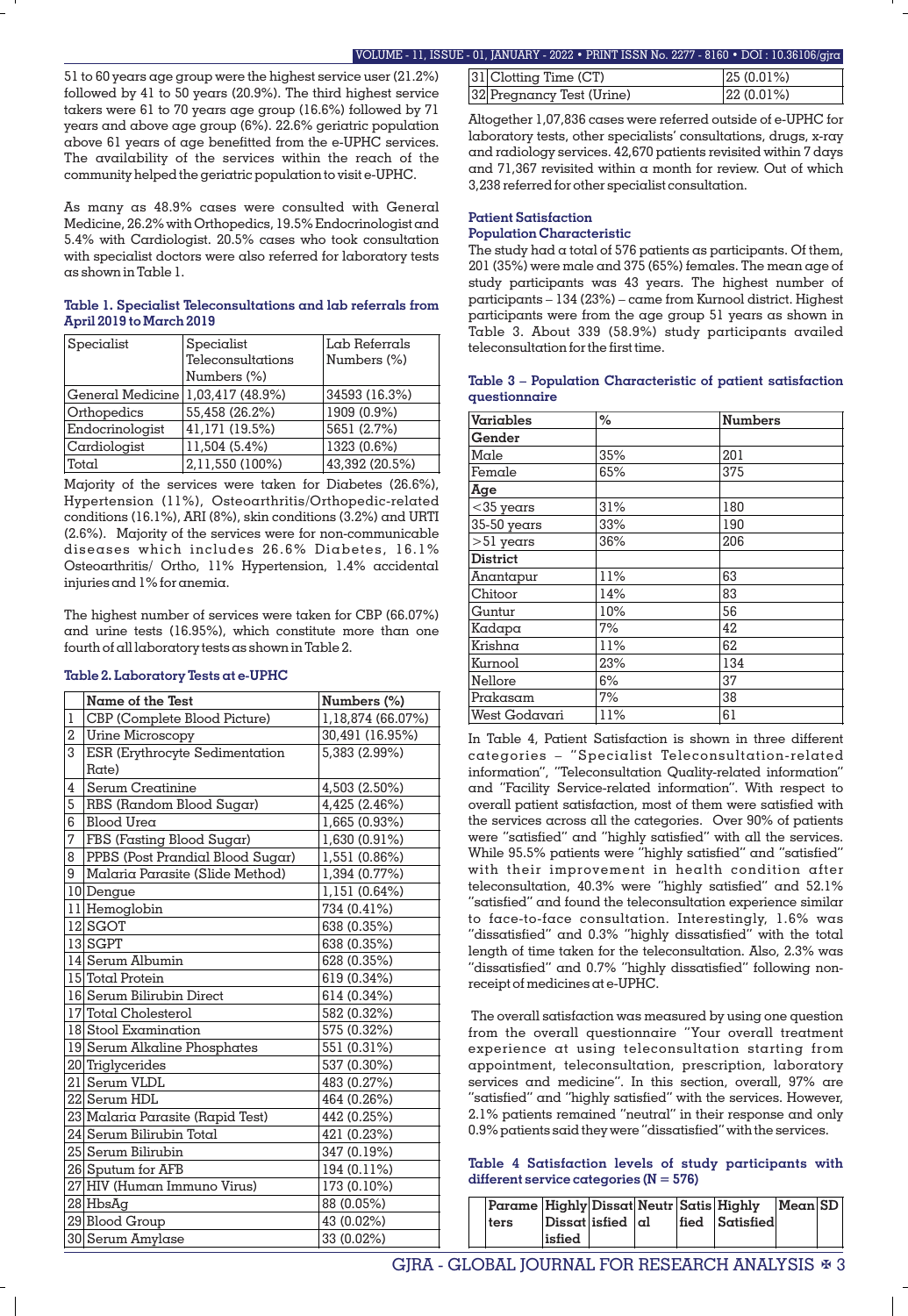#### VOLUME - 11, ISSUE - 01, JANUARY - 2022 • PRINT ISSN No. 2277 - 8160 • DOI : 10.36106/gjra

|    | Specialist<br>Teleconsultation<br>related<br>information                                                                                                                           |                  |                       |                            |                     |                     |                       |              |
|----|------------------------------------------------------------------------------------------------------------------------------------------------------------------------------------|------------------|-----------------------|----------------------------|---------------------|---------------------|-----------------------|--------------|
| ı  | The courtesy and<br>respect the<br>specialist you saw                                                                                                                              |                  | 2<br>$(0.3\%)$        | 11<br>$(1.9\%)(47.9)$<br>) | 276<br>%)           | 287<br>(49.8)<br>%) | 4.4<br>7              | .556         |
| 2  | The explanation of<br>your condition by<br>the specialist                                                                                                                          |                  | 3<br>(0.5%)           | 8<br>$(1.4\%)(53.6)$<br>)  | 309<br>%)           | 256<br>(44.4)<br>%) | 4.4<br>$\overline{2}$ | .551         |
| 3  | Instructions were<br>given to you by<br>specialist doctor<br>wear clear                                                                                                            |                  | 2<br>$(0.3\%)$        | 9<br>$(1.6\%)(51.2)$       | 295<br>%)           | 270<br>(46.9)<br>%) | 4.4<br>5              | .547         |
| 4  | How satisfied you<br>were in following<br>the instructions                                                                                                                         | $\frac{1}{2}$    | 1<br>(0.2% )          | 16<br>$(2.8\%)(51.7)$<br>) | 298<br>%)           | 261<br>(45.3)<br>%  | 4.4<br>2              | .557         |
| 5  | Did talking to<br>specialist instill<br>confidence and<br>hope in you                                                                                                              |                  | 1<br>(0.2% )          | 15<br>$(2.6\%)(50.9)$<br>) | 293<br>%)           | 267<br>(46.4)<br>%  | 4.4<br>3              | .556         |
| 6  | Is your health<br>condition improved<br>after<br>teleconsultation                                                                                                                  |                  | 4<br>(0.7%            | 22<br>(3.8%<br>)           | 284<br>(49.3)<br>%) | 266<br>(46.2)<br>%  | 4.4<br>1              | .600         |
|    | Teleconsultation<br>quality related<br>information                                                                                                                                 |                  |                       |                            |                     |                     |                       |              |
| 7  | The voice quality of -<br>the<br>Teleconsultation<br>session                                                                                                                       |                  | 1<br>(0.2% )          | 3<br>$(2.1\%)(54.2)$<br>)  | 312<br>%)           | 251<br>(43.6)<br>%  | 4.4<br>1              | .543         |
| 8  | The visual quality<br>of the<br>Teleconsultation<br>session                                                                                                                        |                  | 1<br>(0.2% )          | 7<br>(1.2%<br>)            | 302<br>(52.4)<br>%) | 266<br>(46.2)<br>%  | 4.4<br>5              | .531         |
| 9  | Were you<br>comfortable in<br>using the<br>telehealth system                                                                                                                       |                  | 1<br>(0.2% )          | 20<br>(3.5%<br>)           | 296<br>(51.4)<br>%) | 259<br>(45.0)<br>%) | 4.4<br>1              | .568         |
| 10 | The ease of getting<br>to the e-UPHC                                                                                                                                               | 1<br>%)          | 3<br>$(0.2 \, 0.5\%)$ | 15<br>(2.6%<br>)           | 349<br>(60.6)<br>%  | 208<br>(36.1)<br>%) | 4.3<br>2              | .568         |
| 11 | The length of time<br>of the total<br>Teleconsultation<br>was adequate                                                                                                             | 2<br>%)          | 9<br>(0.3(1.6%)       | 20<br>(3.5%<br>)           | 318<br>(55.2)<br>%) | 227<br>(39.4)<br>%) | 4.3<br>2              | .650         |
| 12 | Was the<br>teleconsultation<br>being different<br>from face-to-face<br>consultation                                                                                                |                  | 4<br>(0.7%            | 40<br>(6.9%<br>)           | 300<br>(52.1)<br>%) | 232<br>(40.3)<br>%) | 2                     | $4.3$   .631 |
| 13 | Your overall<br>treatment<br>experience at using<br>teleconsultation<br>starting from<br>appointment,<br>teleconsultation,<br>prescription,<br>laboratory services<br>and medicine |                  | 5<br>$(0.9\%)$        | 12<br>(2.1%<br>)           | 287<br>(49.8)<br>%) | 272<br>(47.2)<br>%) | 4.4<br>3              | .583         |
|    | <b>Facility Service-</b><br>related<br>information                                                                                                                                 |                  |                       |                            |                     |                     |                       |              |
| 14 | Are you were<br>satisfied with the<br>laboratory test at e-<br><b>UPHC</b>                                                                                                         |                  | 1<br>(0.2% )          | 19<br>(3.3%<br>)           | 323<br>(56.1)<br>%) | 233<br>(40.5)<br>%) | 4.3<br>7              | .556         |
| 15 | Did you received<br>medicines as<br>prescribed by the<br>specialist at e-<br>UPHC                                                                                                  | 4<br>(0.7)<br>%) | 13<br>(2.3%)          | 32<br>(5.6%<br>)           | 288<br>(50.0)<br>%) | 239<br>(41.5)<br>%) | 4.2<br>9              | .734         |

Table No. 5 shows the number of "satisfied" patients in two scales and seven parameters. As many as 58.9% participants took Teleconsultation for the first time from e-UPHC. Only 41.1% participants were found to have taken Teleconsultation more than once at e-UPHCs. While 96.2% participants irrespective of first- and second-time consultation were satisfied with the privacy of the Teleconsultation. 98.% participants were satisfied with the confidentiality of the .<br>Teleconsultation.

| Table 5 Two-point scale answers: Patient's satisfaction, $(n=$ |  |
|----------------------------------------------------------------|--|
| 576)                                                           |  |

| Parameters                                     | Yes                  | No              | Mean | <b>SD</b> |
|------------------------------------------------|----------------------|-----------------|------|-----------|
| Patient comfort and                            |                      |                 |      |           |
| referral related                               |                      |                 |      |           |
| information                                    |                      |                 |      |           |
| l   Is/was this your first                     | 339 (58.9%)          | 237             | .59  | .493      |
| teleconsultation                               |                      | $(41.1\%)$      |      |           |
| 2 Are you satisfied with                       | 554 (96.2%)          | $22(3.8\%)$ .96 |      | .493      |
| the privacy of                                 |                      |                 |      |           |
| teleconsultation                               |                      |                 |      |           |
| 3 Are you satisfied with                       | 567 (98.4%) 9 (1.6%) |                 | .98  | .124      |
| the confidentiality of                         |                      |                 |      |           |
| teleconsultation                               |                      |                 |      |           |
| 4 Were you satisfied with 567 (98.4%) 9 (1.6%) |                      |                 | .98  | .124      |
| the cleanliness and                            |                      |                 |      |           |
| safe environment of e-                         |                      |                 |      |           |
| <b>UPHC</b>                                    |                      |                 |      |           |
| 5 Would you like to use                        | 569 (98.8%) 7 (1.2%) |                 | .99  | .110      |
| telehealth again                               |                      |                 |      |           |
| 6 Would you like to                            | 570 (99.0%) 6 (1.0%) |                 | .99  | .102      |
| recommend                                      |                      |                 |      |           |
| telemedicine to                                |                      |                 |      |           |
| another person                                 |                      |                 |      |           |
| 7 Have you been                                | 114 (19.8%)          | 462             | .20  | .399      |
| refereed to higher                             |                      | (80.2%)         |      |           |
| center from e-UPHC                             |                      |                 |      |           |

Table 6 shows the level of association. The participants were representative from all the nine districts. The above districts are divided in three different categories from 0-33 % in low, 34 to 70% in medium, and 71% and above in high. The high performing districts are Anantapur 47.6%, Nellore- 44.7% and Kurnool 41.4%, signicantly higher than Prakasam 26.3%, Chitoor-25.3%, Nellore- 36.8% and West Godavari-42.6%. The results showed that satisfaction level was signicantly higher in male age group 43.3 % compared to female group 26.9%. The study also found out that satisfaction level is significantly higher in 51 years and above age group 40.8% compared to 32.1% in 35-50 years and 23.9% in less than 35 years. Overall low level of satisfaction is 37.2%.

| District      | Low   | Medium High |            | Chi-square p-value |       |
|---------------|-------|-------------|------------|--------------------|-------|
| Anantapur     | 33.3  | 19.0        | 47.6%      |                    |       |
| Chittoor      | 25.3% | 33.7%       | 41.0%      |                    |       |
| Guntur        | 42.9% | 39.3%       | 17.9%      |                    |       |
| Kadappa       | 42.9% | 28.6%       | 28.6%      |                    |       |
| Krishna       | 53.2% | 27.4%       | 19.4%      | 62.2               | 0.000 |
| Kurnool       | 35.3% | 23.3%       | 41.4%      |                    |       |
| Nellore       | 36.8% | 18.4%       | 44.7%      |                    |       |
| Prakasam      | 26.3% | 57.9%       | 15.8%      |                    |       |
| West Godavari | 42.6% | 37.7%       | 19.7%      |                    |       |
| Total         | 37.2% | 30.2%       | 32.6%      |                    |       |
| Gender        | Low   | Medium      | High       | Chi-square p-value |       |
| Female        | 40.3% | 32.8%       | 26.9% 16.7 |                    | 0.000 |
| Male          | 31.3% | 25.4%       | 43.3%      |                    |       |
| Total         | 37.2% | 30.2%       | 32.6%      |                    |       |
| Āge           | Low   | Medium High |            | Chi-square p-value |       |

### **Table 6. Level of association with District, Gender and Age Level association**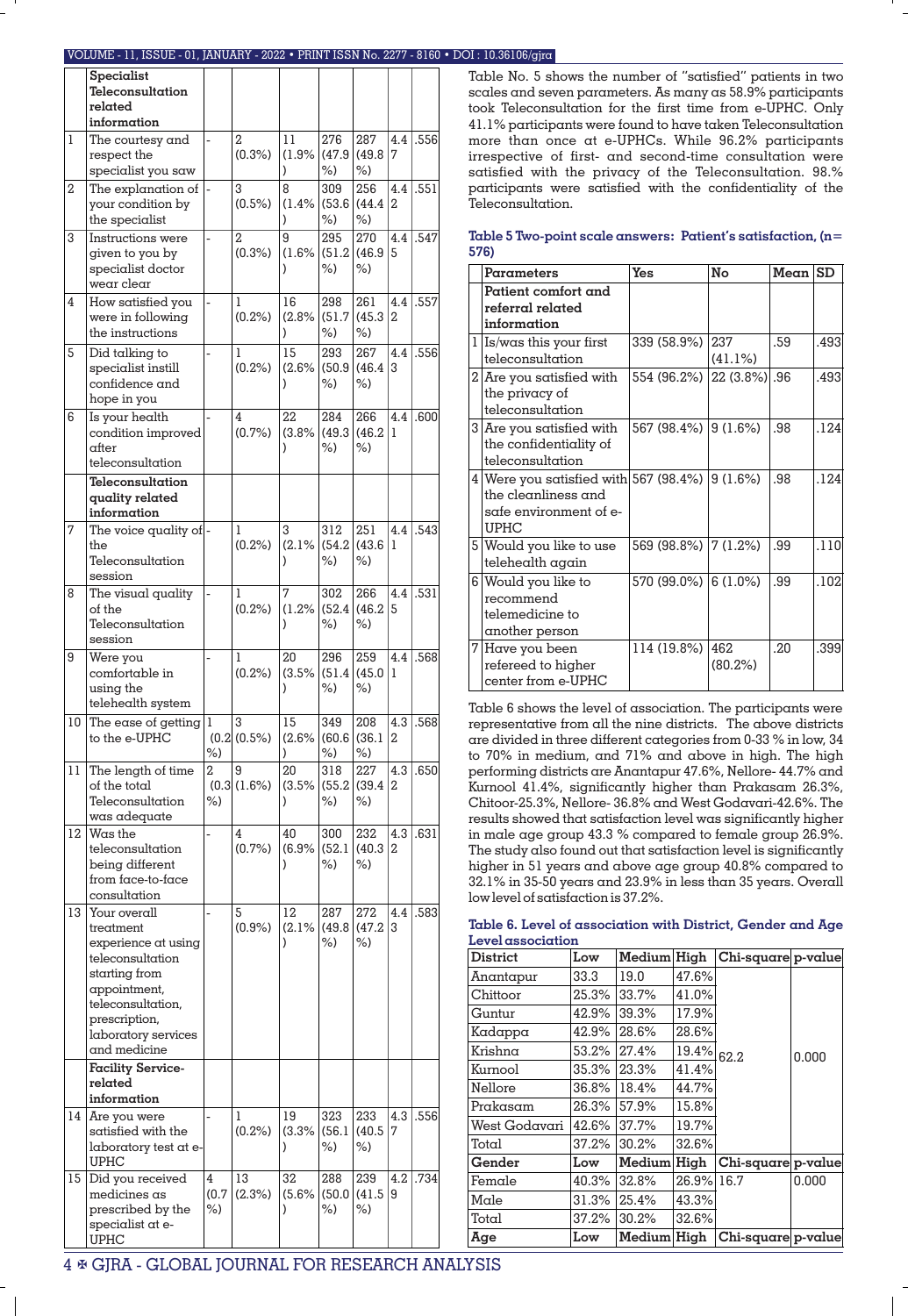### VOLUME - 11, ISSUE - 01, JANUARY - 2022 • PRINT ISSN No. 2277 - 8160 • DOI :

| $ $ < 35 years $ $ 41.7% $ $ 34.4%   |             | 23.9% 15.2% | 0.004 |
|--------------------------------------|-------------|-------------|-------|
| $ 35-50 \text{ years} 40.5\% 27.4\%$ |             | 32.1%       |       |
| $\ge$ = 51                           | 30.1% 29.1% | 40.8%       |       |
| vears                                |             |             |       |
| Total                                | 37.2% 30.2% | 32.6%       |       |

Table 7 shows, the validity test done by means of principle factor analysis for all items in the questionnaire. The result of the factor analysis for evaluating dimensionality of the items indicated four factors among the 22 items. KMO analysis (cutoff 0.6). The KMO was 0.95 for all items and the Bartlett's Test of Sphericity was significant (Chi-square=7754.98; Df= 231, p<0.001). The four components are signicant which consist of the cumulative weightage of 63.71% of all the questions. The four components: "Specialist Teleconsultation and quality", "Teleconsultation approbation", "Teleconsultation comfort" and "Referral which contributes 63.71% of the variation. "Specialist Teleconsultation and quality" consist of 15 questions with a reliability of 0.959 using Cronbach's alpha and contributes variance of 44.61 %. "Teleconsultation approbation" consist of three questions with a reliability of 0.51 and contributes variance of 7.43%. The overall reliability is 0.927 of all the questions.

### **Table 7: Rotated Component Matrix twenty-two items about Teleconsultation services**

|   |                                                                                                   | Component |                               |   |                       |
|---|---------------------------------------------------------------------------------------------------|-----------|-------------------------------|---|-----------------------|
|   |                                                                                                   | 1         | $\overline{2}$                | 3 | 4                     |
|   | Specialist Teleconsultation and<br>quality                                                        |           |                               |   |                       |
| 1 | How satisfied you were in following<br>the instructions                                           |           | .873.036.023.046              |   |                       |
| 2 | Did talking to specialist instill<br>confidence and hope in you                                   |           | .870.043 .092 .014            |   |                       |
| 3 | The courtesy and respect the<br>specialist you saw                                                |           | .861.0071.0241.022            |   |                       |
| 4 | The explanation of your condition by .857.104.028.008<br>the specialist                           |           |                               |   |                       |
| 5 | Your overall treatment experience at  .844.134.063.030<br>using teleconsultation starting<br>from |           |                               |   |                       |
| 6 | Instructions were given to you by<br>specialist doctor were clear                                 |           | 838.003.002.096               |   |                       |
| 7 | Is your health condition improved<br>after teleconsultation                                       |           | .822.005   .005   .069        |   |                       |
| 8 | Were you satisfied with the<br>laboratory test at e-UPHC                                          |           | .821.112.060.079              |   |                       |
| 9 | Were you comfortable in using the<br>tele health system                                           |           | .817.108.054.034              |   |                       |
|   | 10 The visual quality of the<br>Teleconsultation session                                          |           | .816.038 .016 .071            |   |                       |
|   | 11 The voice quality of the<br>Teleconsultation session                                           |           | $.800$ , $.052$ $.015$ $.088$ |   |                       |
|   | 12 The length of time of the total<br>Teleconsultation was adequate                               |           | .729.185 .003 .054            |   |                       |
|   | 13 Was the teleconsultation being<br>different from face-to-face<br>consultation                  |           | .709.073.017.039              |   |                       |
|   | 14 Did you received medicines as<br>prescribed by the specialist at e-<br>UPHC                    |           | .692.029.082.008              |   |                       |
|   | 15 The ease of getting to the e-UPHC                                                              |           | $.671$ .044 .103 .184         |   |                       |
|   | Teleconsultation approbation                                                                      |           |                               |   |                       |
|   | 16 Would you like to use telehealth<br>again                                                      |           |                               |   | .064 .830 .092 -.012  |
|   | 17 Would you like to recommend<br>telemedicine to another person                                  |           | .064 .803 .12                 | 4 | .082                  |
|   | 18 Were you satisfied with the<br>cleanliness and safe environment of<br>e-UPHC                   |           |                               |   | $.016$ .425 .370 .466 |

| Teleconsultation comfort                                             |         |                |                   |         |  |  |
|----------------------------------------------------------------------|---------|----------------|-------------------|---------|--|--|
| 19 Are you satisfied with the privacy 026<br>of teleconsultation     |         | $-.048$ .750   |                   | $-.034$ |  |  |
| 20 Are you satisfied with the<br>confidentiality of teleconsultation | .116    | .061           | .793              | .026    |  |  |
| 21 Is this was your first<br>teleconsultation                        | $-.295$ | $-.025$ $.290$ |                   | .156    |  |  |
| Referral                                                             |         |                |                   |         |  |  |
| 22 Have you been refereed to<br>higher center from e-UPHC            | .105    | .108           | .104              | .869    |  |  |
| Eigenvalues                                                          | 9.82    | 1.64           | 1.49              | 1.08    |  |  |
| % of variance                                                        | 44.61   | 7.43           | 6.75              | 4.91    |  |  |
| % of cumulative                                                      | 44.61   |                | 52.04 58.79 63.71 |         |  |  |

Table 8 provides the regression estimates and the relative effect of gender, age and district for patient satisfaction, which were included for the final multilinear regression model. Gender was also a strong predictor of patient satisfaction. In a unit, increase in male score, lead to 1.679 increase in the patient satisfaction score with a  $95\%$  CI of 0.480–2.88 at a p value 0.006. Similarly increase in age score 35 to 50 years, lead to 1.728 increase in patient satisfaction score with a  $95\%$ CI of .318–3.318 at a p value .016. Anantpur and Chittoor districts was signicantly high related to patient satisfaction.

| Table 8 Regression for Gender, age and district (N 576) |  |  |  |
|---------------------------------------------------------|--|--|--|
|---------------------------------------------------------|--|--|--|

|                 | Parameters   Unstandardized B-   Confidence<br>coefficient | Interval (95%) |                | p<br>value |
|-----------------|------------------------------------------------------------|----------------|----------------|------------|
|                 |                                                            | Lower<br>bound | Upper<br>bound |            |
| Gender          |                                                            |                |                |            |
| Male            | 1.679                                                      | .480           | 2.88           | .006       |
| Age             |                                                            |                |                |            |
| $<$ 35 years    | .904                                                       | $-.439$        | 2.300          | .204       |
| $35-50$ years   | 1.728                                                      | .318           | 3.318          | .016       |
| <b>District</b> |                                                            |                |                |            |
| Anantapur       | 4.514                                                      | 2.087          | 6.942          | .000       |
| Chittoor        | 5.182                                                      | 2.881          | 7.482          | .000       |
| Kadapa          | 1.541                                                      | $-1.173$       | 4.255          | .265       |
| Krishna         | .241                                                       | -2.197         | 2.678          | .846       |
| Kurnool         | 3.354                                                      | 1.237          | 5.471          | .002       |
| Nellore         | 3.891                                                      | 1.111          | 6.671          | .006       |
| Prakasam        | 2.622                                                      | $-.167$        | 5.411          | .065       |
| West            | 1.694                                                      | -.758          | 4.147          | .175       |
| Godavari        |                                                            |                |                |            |

#### **DISCUSSION**

This study was conducted under the objectives to assess the service delivery at e-UPHC and the level of satisfaction with Teleconsultations and to understand the urban health care delivery gaps.

### **Service Delivery**

The e-UPHC descriptive data had highlighted the prevalence of NCDs in urban areas and the service uptake by the patient. Diabetes, hypertension, osteoarthritis and acute respiratory infections constitute 62% of all cases for which specialist teleconsultation services were availed. These findings are similar to other studies in which the incidences of diabetes (George et al., 2020) and hypertension is highest in urban areas (Rao & Peters, 2015) (Misra et al., 2001). The demand for specialist teleconsultation services for NCDs was also high. Almost half of the cases were treated by General Medicine specialty. The availability of 32 different lab tests strengthened the entire service delivery. Considering the shortage of experts -biochemist and pathologist, remote report interpretation is a viable solution to provide 32 different laboratory tests, with maintaining the quality. It helped general physician in triaging and specialist doctors for diagnosis, treatment and referral. At least, 5837 (2.8%) cases were referred outside for other specialty consultations and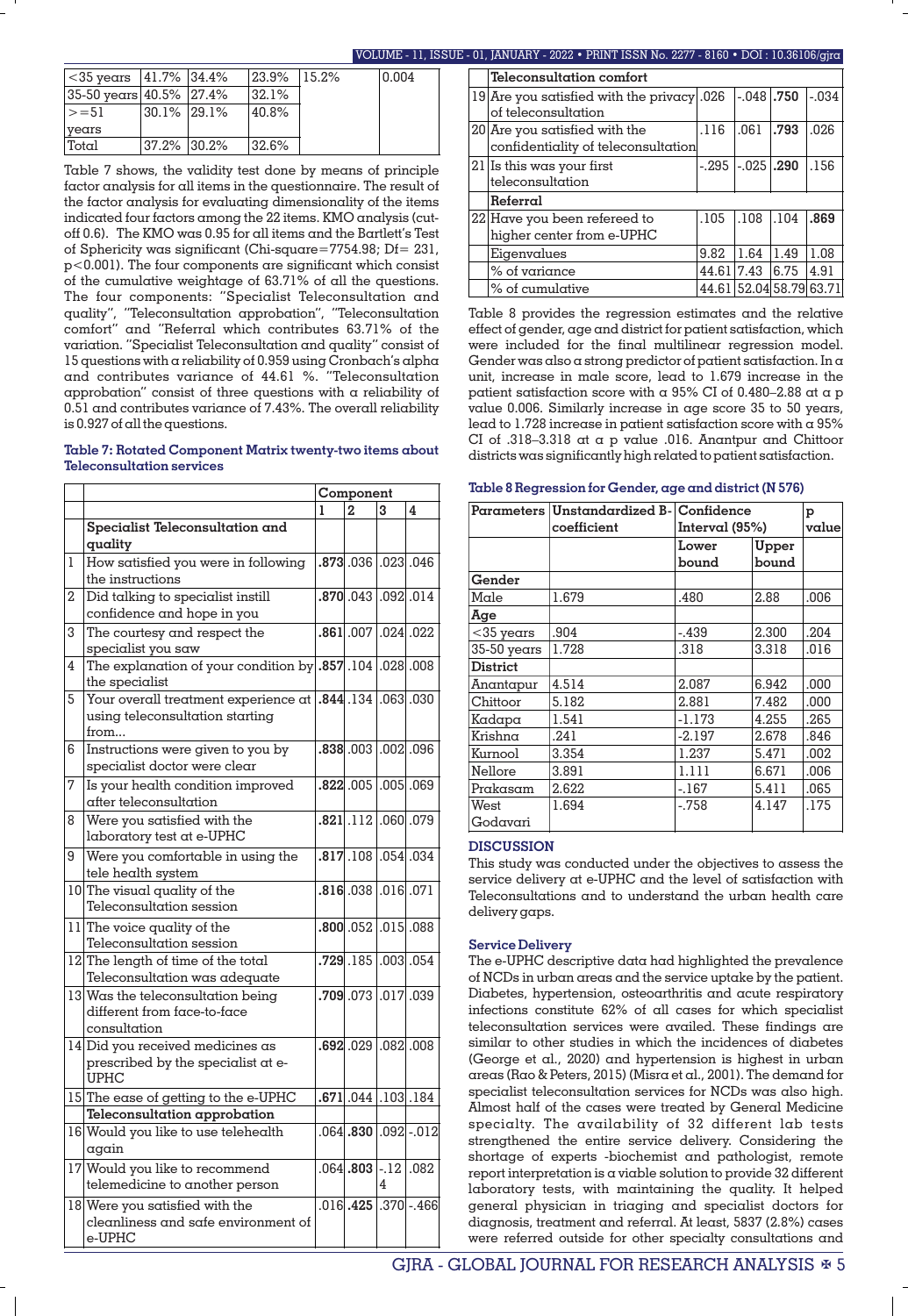49% cases were referred for lab tests, medicines, eye test and radiology services. Four specialties able to provide services to 98% cases without referring to other specialty. Numerous paper have highlighted the benefits of Telemedicine and this paper further strengthens the discussion(Health Resources and Service Administration, 2021) (Marcolino et al., 2018). A study in Bangladesh has highlighted the potential demand for Telemedicine services in the coastal areas (Iqbal, 2020).

#### **Accessibility**

The proximity the e-UPHC services at the community benetted 62.63% women and 22.6% of the geriatric population to utilize the services within the community. Out of the total patient registered 18.8% patients were referred for specialist Teleconsultation. Out of 18.8% specialist Teleconsultation further 8258 (3.9%) referred to other specialty outside. This indicates that there are need for more specialty in the Teleconsultation services. In the course of the time, Obstetrics and Gynecology specialists were included in the project in 2020.

### **Patient satisfaction**

The internal consistency of the satisfaction components was very good. These components address particularly the patients' experience of Teleconsultation, service quality, facility services and patient comfort.

The study findings depict that patient satisfaction is more than 90% across all parameters. The level of satisfaction in this study was consistent with that of a study at a Teleneurology unit of HHT in Chile (97%) (Constanzo et al., 2019) and at Teleradiology unit in Netherlands (Jacobs et al., 2016) and orthopedic OPD department in India 92% (Kumar et al., 2020).

As shown in Table 4, among parameters used to assess satisfaction, the courtesy and respect of specialist and explanation of the condition attracted highest satisfaction scores. However, domain related to pharmacy and length of time of Teleconsultation showed slight dissatisfaction amongst the patents. A whopping 96.6% patients were satisfied with Tele laboratory services. The addition of Tele laboratory services and the patient satisfaction is one of the critical factors for overall satisfaction of Telehealth services. No similar studies on patient satisfaction with Tele laboratory services is available. Patients are satisfied with the privacy maintained during the Teleconsultation. External factors like  $cleanliness$  and safe environment are a key influencer for overall patient satisfaction at e-UPHC. 99% patients would like to recommend Telemedicine to another person which signifies their confidence for the service.

Patient satisfaction had an important implication to understand the service delivery with the introduction of digital health. Telemedicine is a new concept initiated in the Urban Primary Health Centers. The measurement of patient satisfaction will guide the service providers and planners to identify the gaps.

### **Human Resources for Health**

The study shows that with the remote availability of specialist doctors, the burden of NCDs in urban areas can be addressed and early referral will help in the management of high-risk cases. Remote health services are reducing the burden of patient visits at tertiary care by decreasing OPD visits and hospitalisations, and, in turn overall morbidity and mortality by providing specialist teleconsultations within the reach of the community. Provision of full-fledged Tele laboratory services and availability of centralise expertise of biochemist and pathologist remotely is reducing the demand of their presence on every center.

It provides an opportunity for tertiary care hospitals to focus more on critical care rather on walk in patients. Further, it

reduces selective dependence on private health sector for specialist treatment, which also means high out of-pocket (OOP) spending on health  $-$  causing financial woes for households, especially low socioeconomic groups (Aditya Singh, 2019). The Uttar Pradesh CHC paper have stressed on shortage of specialist doctors and its implication (Aditya Singh, 2019).

Onset of Covid-19 has triggered the need for acceleration of digital health in India. National Telemedicine guidelines 2020 by MOHFW (Board of Governors - Indian Medical Council, 2020), Govt of India is welcome step and acknowledgement of Telemedicine in India. National Digital Health Mission of Government of India is a leap progress for digital health in India.

### **CONCLUSION**

Considering the low doctor to population ratio and low hospitals to population ratio, remote health services is an effective solution to overcome the current disease burden and mortality in India. Telemedicine or remote healthcare provides new possibilities to confront the existing shortages of specialist doctors**.**

In this study, patient satisfaction with remote health services have highlighted the high acceptance of remote health services, though the extent to which technology can replace face-to-face interactions remains to be seen. The findings from the study strengthen the case for the need of remote presence of specialist doctors for UPHCs to address NCDs and other disease burden.

The use of electronic heath records is contributing to NCD surveillance, patient monitoring and profiling which is otherwise lacking in existing government UPHCs. Considering the increasing disease burden of NCDs and the risk of comorbidities in India, capacities of NCD surveillance must be strengthened to initiate evidence-based decision making and to protect and promote the health of the population. This study suggests that healthcare workers, public health experts and health policy experts should use digital platforms for quality improvement and ease of accessibility of health services.

The existing e-UPHC model can strengthen the health system to provide quality health services, improve accessibility and affordability for the patients. In addition, this study has implications on the acceptance of digital health and scaling up Telemedicine services in primary health centers to bridge the gap of Human resources for Health in India.

# **Limitations**

Data collection was delayed due to onset of Covid-19 during the study. Many patients provided consent for the study during their visit to the e-UPHC but after five days many patients mobile number was not reachable or out of service. Also, in few interviews, patient's spouse and family members answered the questions on behalf of patient.

### **Acknowledgement**

*The authors thank Dr. N Balalrishna, HOD Statistics, Apollo Institute of Medical Sciences and Research for supervision of statistical analysis. The authors also thank Mr. Chandra Kanth Sirigiri and Mr. Bharath Karnati for conducting patient feedback questionnaire. The authors also than Mr. Tapan Arora, Dr. Meghnath Reddy, Mr. Uday Shankar Nag and Mr. Ganesh Petkar of ATHS for their support in collecting data.* 

### **REFERENCES**

- 1. Aakriti Grover & R. B. Singh. (2019). Health Policy , Programmes. Springer<br>1. Link. https://doi.org/10.1007/978-981-13-6671-0<br>2. Agarwal, S. (2011). The state of urban health in India; comparing the poorest
- *quartile to the rest of the urban population in selected states and cities. Environment and Urbanization, 23(1), 13–28. https://doi.org/ 10.1177/0956*